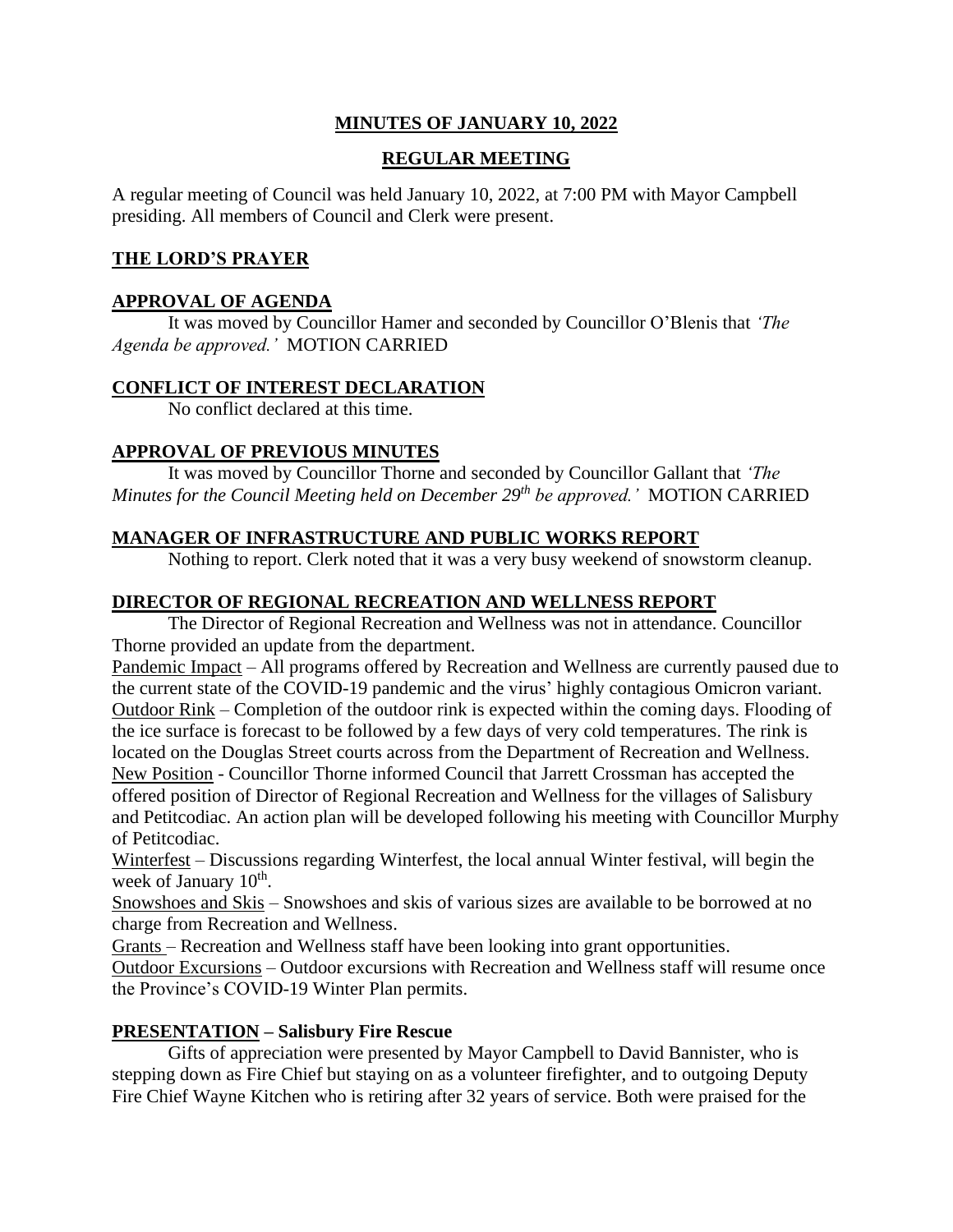dedication and leadership they brought to the fire department. They were joined at the meeting by five other members of the volunteer fire department, including new Fire Chief Brad MacLeod and Assistant Deputy Fire Chief Lee (Doc) O'Brien, who had kind words for both, calling them two of the best. Councillor Hamer also offered his praise. The presentation of gifts was followed by Mayor Campbell making an introductory ceremonial presentation to Fire Chief MacLeod.

#### **BUSINESS ARISING FROM MINUTES**

Railway Trestle (Bridge) Nothing to report.

By-Law Review Nothing to report.

MacDonald Road Property Nothing to report.

All-Terrain Vehicles

Nothing to report.

#### Regional Recreation Agreement

Further to the history-making Regional Recreation Agreement between the Village of Salisbury and Village of Petitcodiac, Councillor Thorne congratulated the new Director of Regional Recreation and Wellness, Jarrett Crossman, who accepted the contract offer. He now must meet with the Councillor responsible for recreation in the Village of Petitcodiac, Dennis Murphy. This item can be removed from the agenda going forward.

#### Employee Manual Adjustment

A change was made on December 13, 2021 to the Employee Manual with regards to statutory holidays. Councillor Thorne explained that a clarification must be made concerning the lack of consistency with regards to the municipal overtime policy. Council agreed to have Councillor Thorne draft up any potential changes.

## **CORRESPONDENCE**

## **The following items were discussed by accommodated and remaining correspondence placed on file:**

Service New Brunswick – Procurement Act – Adjusted public procurement thresholds

Service New Brunswick advised of increased public procurement thresholds for purchases covered by trade agreements. This is effective January 1, 2022. For municipalities, the threshold for goods and services increased from \$105,700 to \$121,200.

#### Beverly Best – Email Re: Concerns about municipal sewer and animal control rates

Resident and former Councillor Beverly Best questioned the six per cent increase in the municipal sewer rate, from \$305 per unit to \$325 per unit in 2022, arguing that the budget showed that the utility had a surplus of \$23,000 and, to her knowledge, there was not an increase in personnel in the Department of Infrastructure and Public Works that would warrant a rate hike at a time when the overall cost of living is going up. Clerk explained that the surplus shown in the utility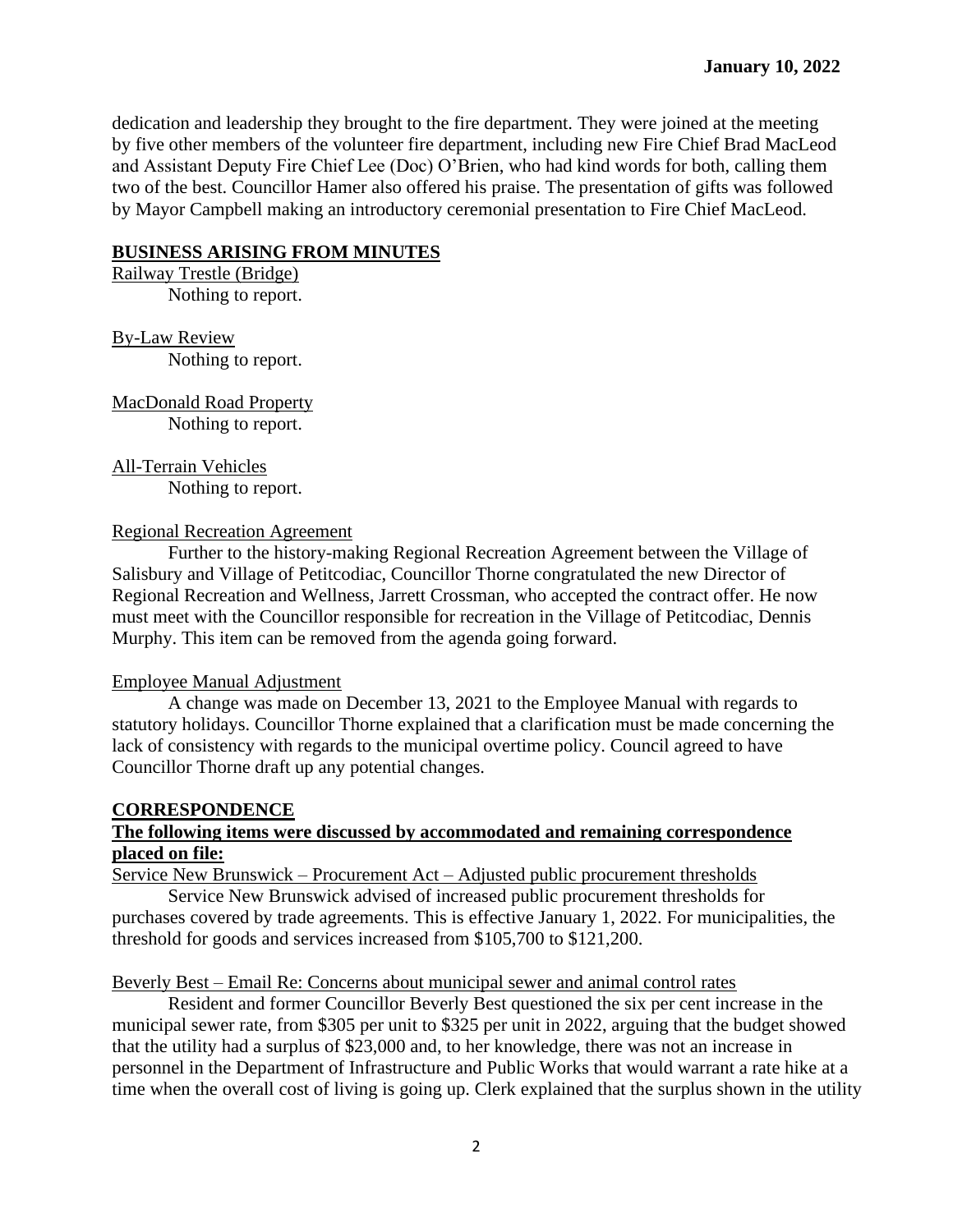budget, which is an accounting surplus, is from three years prior that for Provincial accounting purposes must be carried forward and is not a reflection of the present-day finances. There are also rising costs of wastewater treatment to factor in, including pending physical upgrades of the facility, as well as the increased cost of sewer connection rehabilitations. As for personnel, it was explained that the utility budget is currently funding the equivalent of three employees, not two. This is due to the fact that the salary of an additional employee in Village administration is actually cost-shared by the utility budget due to the position's sewer accounting duties.

Beverly Best also questioned the need for increases in the cost of Village of Salisbury Dog Tags. It was clarified that the cost of dog tags had, in fact, not increased from the current \$10 for spayed or neutered dogs and \$30 for dogs not spayed or neutered, plus the late fee of \$15 that goes into effect after March 31<sup>st</sup>.

## **FIRE DEPARTMENT REPORT**

Goodbyes and welcomes covered in earlier presentation.

## **RCMP REPORT**

Councillor Hamer provided a report for 2021 accessed through the RCMP website. Overall occurrences in the village last year were up 14 per cent from 2020. He noted that the report was vague and is requesting from the RCMP more specific information on assaults, breakand-enters, frauds, vehicle thefts, collisions, and domestic violence among other offences, also wondering about historical trends.

RCMP Attendance - Councillor Hamer has asked that an RCMP member attend a Council meeting at least on a quarterly basis, pointing out that their last visit was in September, 2021. Alternate Police Agency – Councillor Hamer noted the occasional presence over the last year or so of another police agency driving vehicles with police markings, and sometimes unmarked vehicles, ticketing vehicles in the area under the Motor Vehicle Act. He would like to know who this is, since the municipality's only policing contract is with the RCMP.

Neighbourhood Watch – The plan remains to eventually, when permitted under the Province's pandemic recovery plan, hold an in-person public meeting with regards to creating a new Neighbourhood Watch program for the Salisbury region. Councillor Hamer noted that many residents continue to report incidents on social media without actually contacting the authorities.

## **MAYOR'S REPORT**

New Fire Chief – On December 29<sup>th</sup>, met with incoming Fire Chief Brad MacLeod. Newspaper Interview – On December  $30<sup>th</sup>$ , had an interview request from reporter Alan Cochrane of the Times & Transcript. They discussed the growth of the Village.

Health Committee – On January 10<sup>th</sup>, attended a Horizon Health Network Wellness and Health Action Committee meeting. Trails and related grant opportunities were discussed. With Village of Petitcodiac Mayor Dan Pollock also in attendance, the new Regional Recreation Agreement between Salisbury and Petitcodiac was announced. Noted that the group was very excited about new recreation opportunities for the region.

Works Department After-Hours – Asked that after-hours contact information for the Department of Infrastructure and Public Works be posted online for residents. Department staff regularly monitor the phone number 372-3243 for messages after-hours, but residents must be advised that this is the practice and to leave messages.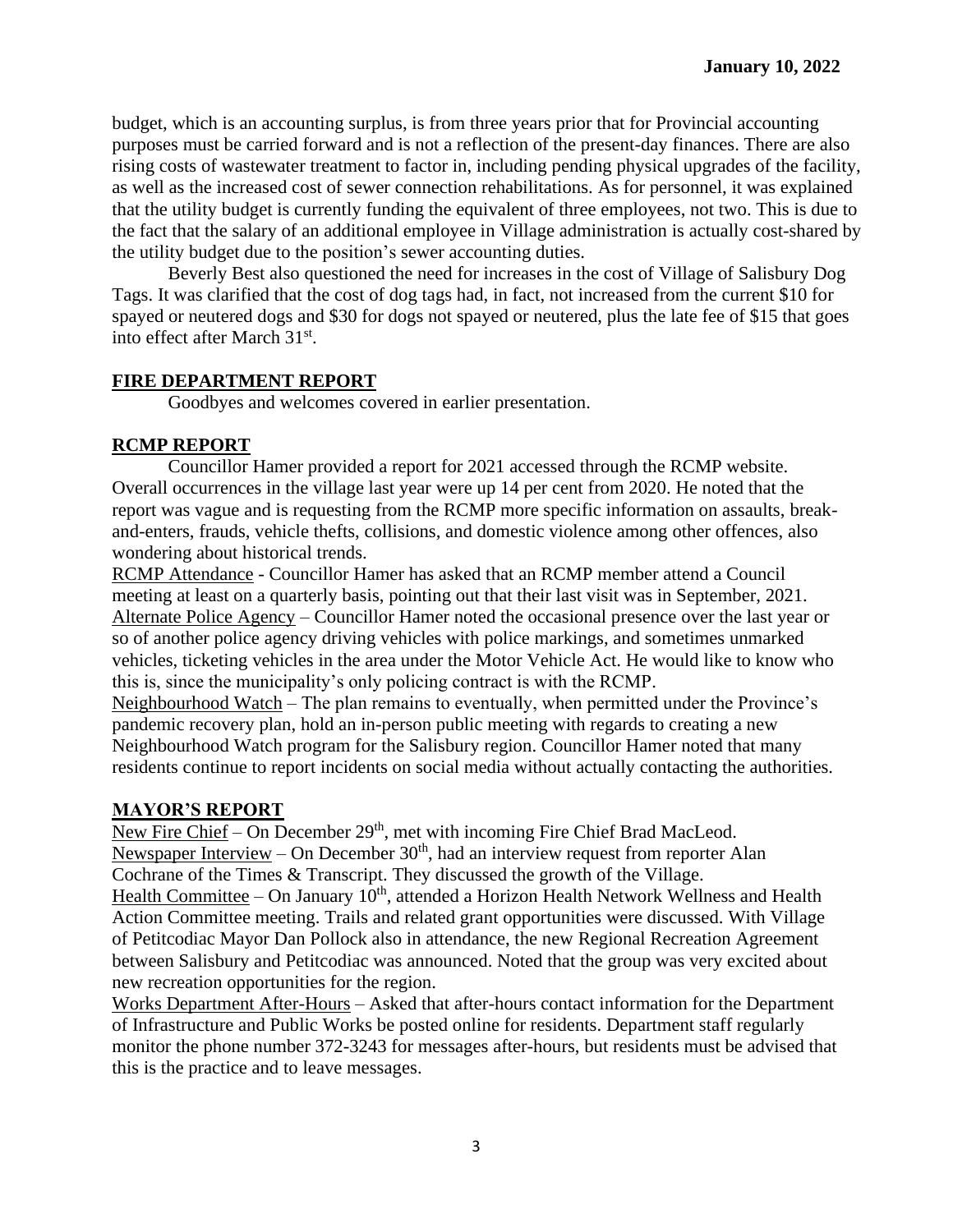Housing Needs Survey – The plan is to eventually post a survey online, perhaps in the Local News and Views newspaper as well suggested the clerk, to gauge residents' thoughts on local housing needs. Noted that there is a developer interested, but more information is needed.

# **COUNCILLORS' REPORTS**

## **Councillor Thorne**

Recreation and Wellness – Congratulated Director of Regional Recreation and Wellness Jarrett Crossman on his new role in Salisbury and Petitcodiac. Noted that there have already been a number of meetings between the director and herself and Councillor Murphy of Petitcodiac. Use of Municipal Building – There was discussion about the security issues of having public groups use the Village Office upstairs training room after-hours when municipal staff are not present to monitor it. Presently, the training room is used for Salisbury Fire Rescue training meetings and for Recreation and Wellness sponsored programs, pandemic rules permitting, as well as by South East Adult Education as the Salisbury Adult Learning Centre, and occasionally by municipal staff. To date, contrary to public perception, the training room has not been used as a rental space. Discussion also touched on the community's facilities shortage, although it was noted that what needs to be determined is the extent of the pandemic's role in this.

It was moved by Councillor Colwell and seconded by Councillor Gallant to *'Have a recess.'*  MOTION CARRIED

## **RECESS**

It was moved by Councillor Colwell and seconded by Councillor O'Blenis to *'Return to the regular meeting.'* MOTION CARRIED

## **Councillor Colwell**

Beautification Committee – Discussions have begun regarding the Salisbury Beautification Committee's labour-assistance needs.

## **Councillor Gallant**

Snow Removal – Received many compliments regarding municipal snow-removal efforts following the previous weekend's storm. The one complaint was not elaborated on. Infrastructure and Public Works – Met last week with Manager of Infrastructure and Public Works for the first of what will be regular bi-weekly meetings in the new year.

## **Councillor Hamer**

Outdoor Rink – After pointing out that Salisbury Fire Rescue members would be flooding the ice that same evening, commented that he felt that Village staff dropped the ball in their outdoor rink preparations since the rink was unavailable for the previous month including the Christmas break. Councillor Thorne and Mayor Campbell both felt that the warm weather was the real problem, as is the case in many years, as opposed to the timing of the set-up of the rink. Councillor Hamer also suggested that next year staff should take advantage of an offer from the firefighters to volunteer to help set up the outdoor rink, saying it is too large a job for just the heads of the works and recreation departments to do. Also suggested that they approach former Councillor McNeil for volunteer assistance with the rink given his experience with it in the past.